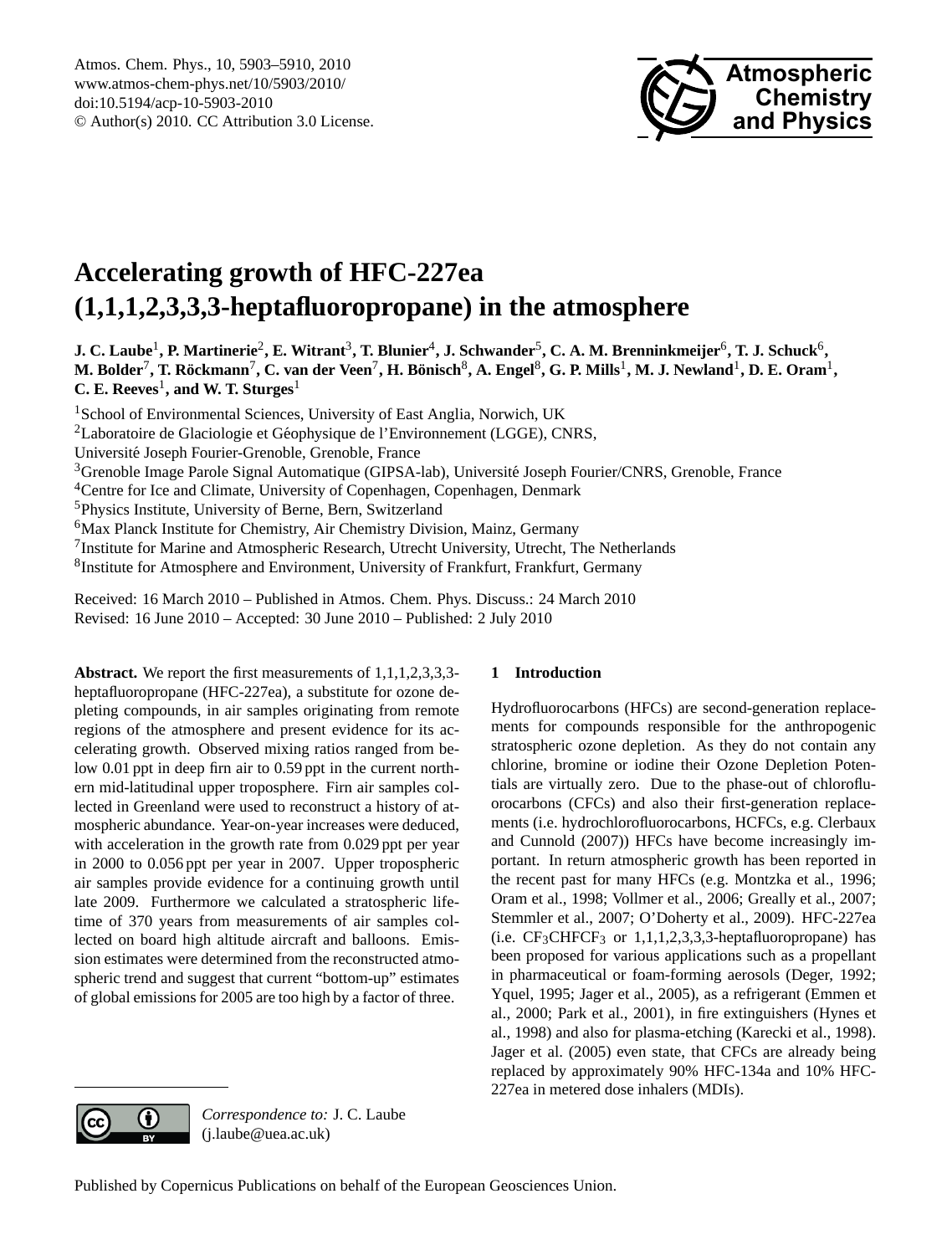Additional desirable properties of CFC replacements are relatively low atmospheric lifetimes and low Global Warming Potentials (GWPs). Here, HFC-227ea shows some disadvantages as both its estimated lifetime as well as its reported GWP are relatively high (34.2 years and 3220 on a 100-year time horizon, Forster et al., 2007) and comparable to those of CFC-11. Despite these perhaps not optimal properties HFC-227ea is being used, and emissions (EDGAR, 2009) reported. Missing so far has been the actual detection of HFC-227ea in the remote atmosphere, a determination of its rate of growth and "top-down" emission estimates.

## **2 Experimental methods**

Air samples were collected from a range of platforms and at various locations:

- 1. On board a Lufthansa aircraft at cruising altitudes of 8 to 13 km between Frankfurt (Main), Germany and Cape Town, South Africa on 27 and 28 October 2009 [\(www.](www.caribic-atmospheric.com) [caribic-atmospheric.com\)](www.caribic-atmospheric.com).
- 2. In the mid- and high-latitudinal upper troposphere and stratosphere (10 to 20 km) on board the Geophysica high altitude aircraft during two flights from and returning to Oberpfaffenhofen, Germany on 30 October and 4 November 2009 (48–54° N,  $7-12°$  E) and one flight from and returning to Kiruna, Sweden on 22 January 2010 (68–77◦ N, 20–24◦ E).
- 3. In the tropical upper troposphere and stratosphere with a balloon-borne whole-air-sampler launched in June 2008 near Teresina, Brazil ( $5°04'$  S,  $42°52'$  W) by the French Space Agency CNES (Centre National d'Etudes Spatiales).
- 4. From deep firn air in Greenland at 77.445° N, 51.066◦ W and 2484 m a.s.l. in July 2008 (the North Greenland Eemian Ice Drilling project; NEEM). Four of the 17 measured samples were contaminated with HFC-227ea which is attributed to a different type of close-off valve used on those particular sample canisters. These samples were excluded from further analysis.

Please refer to Brenninkmeijer et al. (2007), Kaiser et al. (2006), Laube et al. (2008) as well as to [http://neem.nbi.](http://neem.nbi.ku.dk/) [ku.dk/](http://neem.nbi.ku.dk/) for further details on sample collection.

All samples were analysed using gas chromatography with mass spectrometric detection (GC-MS). After drying using an on-line drying tube with  $Mg(CIO<sub>4</sub>)<sub>2</sub>$ , condensable trace gases were pre-concentrated from about 300 ml of air at  $-78$  °C in a 1/16" sample loop filled with an adsorbent (Hayesep D, 80/100 mesh) which was heated to  $100\degree\text{C}$  immediately after injection. Separation was carried out with an Agilent 6890 gas chromatograph using an Agilent GS-GasPro column (length 30 m, ID 0.32 mm) coupled to a high sensitivity tri-sector (EBE) mass spectrometer (Micromass/Waters AutoSpec). This instrument has a proven detection limit < 1 attomole and was operated in EI-SIR (Electron Impact-Selected Ion Recording) mode using a mass resolution of 1000. The GC column temperature was ramped from  $-10$  °C to 200 °C at 10 °C per minute. CF<sub>3</sub>CHFCF<sub>3</sub> eluted after about 13.6 min and was measured by means of the fragment ions C<sub>3</sub>HF<sub>6</sub><sup>+</sup></sup> ( $m/z$  151.00) and C<sub>2</sub>HF<sub>4</sub><sup>+</sup> ( $m/z$  101.00). No chromatographic interferences were found for these ions at the given retention time window. In addition, due to the relatively high mass resolution (as compared to common single quadrupole mass spectrometers) a possible interference from an unknown co-eluent is very unlikely.

In order to confirm the identity of the compound and to assign mixing ratios to the air samples we prepared static dilutions of  $CF_3CHFCF_3$  in Oxygen-free Nitrogen (OFN) obtained from BOC Gases, UK. For this purpose we constructed a dedicated drum dilution system based on an existing system described in Fraser et al. (1999). To evaluate this system  $CF_2Cl_2$  was added as an internal reference and diluted similarly. The resulting mixing ratios (which are dry air mole fractions) agreed with the internationally recognized calibration scale of NOAA (2001 scale) within 1.3%. Summing up all uncertainties that could affect the calibration values gives about 14%. However, taking into account the good agreement with the NOAA scale for  $CF_2Cl_2$  as well as the small variability between calibrations for HFC-227ea  $\left( < 4\% \right)$ we estimate our scale uncertainty to be not larger than 5%. The air standard used to assign mixing ratios to the samples was found to contain 0.354 ppt HFC-227ea and the respective average  $1\sigma$  measurement precision was 1.4%. More details on configuration and evaluation of the calibration system can be found in the supplemental information.

To ascertain the potential presence of contaminants, one of the dilutions was measured while running the MS in scan mode across the range *m/z* 47 to 200. The chromatogram confirmed the purity of both compounds as no significant amounts of other halocarbons were observed. The obtained spectrum can be found in Table 1 and was compared to the one reported by Reizian-Fouley et al. (1997). All major peaks were present except one at *m/z* 117 which we did not observe. However, no ion is assigned to this peak in Reizian-Fouley et al. (1997) and there is no possible primary fragment of 1,1,1,2,3,3,3-heptafluoropropane with such a mass to charge ratio. Therefore we suggest that its occurrence is very likely to have been an instrumental artefact. The observed relative abundances are of limited comparability due to the different experimental setups. We generally observed much higher relative abundances for ions with lower mass to charge ratios which could be caused by different mass discrimination effects of the mass spectrometers or the use of a nonfluorinated internal reference compound (i.e. n-hexadecane) in our study.

Finally, 1,1,2,2,3,3,3-heptafluoropropane as a potential isomeric impurity is unlikely as the chromatographic system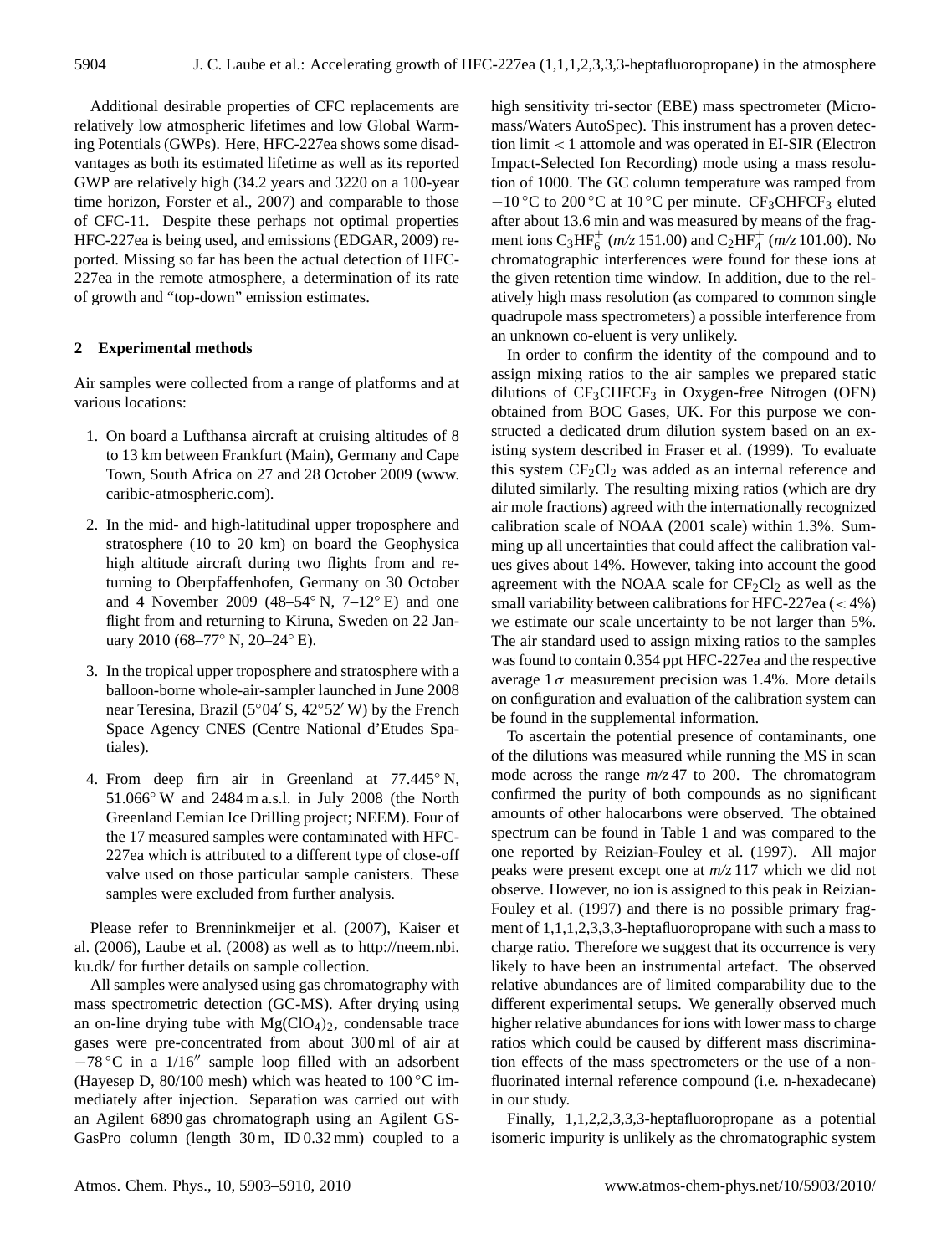**Table 1.** Mass spectral data for HFC-227ea obtained from a 143 ppt dilution in nitrogen as measured on a GC-MS system in scan mode which gives only low mass resolution (see text for details). The spectrum was background-corrected, but some minor residual peaks resulting from the internal mass axis calibration gas (i.e. nhexadecane) remain. The major peaks are the same as in the mass spectrum reported by Reizian-Fouley et al. (1997) except for an additional peak reported at *m/z* 117 which is a very untypical mass fragment for HFC-227ea and was not observed in this study.

| m/z | Normalised<br>abundance | Suggested<br>fragment                      |
|-----|-------------------------|--------------------------------------------|
| 69  | 999                     | $CF_3^+$                                   |
| 51  | 272                     | CHF <sub>2</sub>                           |
| 82  | 128                     | $C_2HF_3^+$                                |
| 50  | 25                      | $CF_2^+$                                   |
| 151 | 24                      | $C_3\text{HF}_6^+$                         |
| 55  | 21                      | residual n-C <sub>16</sub> H <sub>34</sub> |
| 63  | 14                      | $C_2HF_2^+$                                |
| 70  | 11                      | $13CF_2^+$                                 |
| 54  | 9                       | res. $n - C_{16}H_{34}$                    |
| 56  | 8                       | res. n-C <sub>16</sub> H <sub>34</sub>     |
| 53  | 8                       | res. n-C <sub>16</sub> H <sub>34</sub>     |
| 101 | 6                       | $C_2HF_4^+$                                |
| 100 | 6                       | $C_2F_4^+$                                 |

should be able to separate the compounds (boiling point difference of about 2 K between isomers). However, as an additional check we calculated the ratio of the two ions measured in SIR mode (*m/z* 151.00 and 101.00). It was found to be comparable for all samples and dilutions.

## **3 Results and discussion**

#### **3.1 Firn air measurements and results**

The Greenland firn air samples showed good measurement precisions for HFC-227ea and revealed that mixing ratios were monotonically decreasing with increasing depth (Fig. 1). As the age of the air also increases with depth this indicates a recent growth in the atmosphere. Moreover, the very low mixing ratios are observed around 74 m indicate a recent onset of emissions and thus an entirely anthropogenic origin of the compound.

The relationship between past atmospheric time trends and concentration profiles in firn can be established using models of trace gas transport in firn (e.g. Schwander et al., 1993; Butler et al., 1999; Sturrock et al., 2002 and references therein). Please note, that all of the trends derived from measurements of air entrapped in firn are dependent on the assumption that the respective compound is chemically (no destruction) and physically (no adsorption or dis-



**Fig. 1.** Mixing ratios of HFC-227ea as a function of depth as measured in air samples collected from deep firn in Greenland in 2008 (upper part) alongside with three modelled diffusivity profiles as described in Sect. 3.1. The lower part shows the northern hemispheric temporal trend inferred from these mixing ratios via inverse modelling. The short-dashed lines represent the maximum of the two  $\sigma$  root mean square deviations while the continuous line shows the mean of the three corresponding best estimate trends. The lack of data between 62 and 74 m leads to high uncertainties in the trend before 1999 which is why it is displayed as a long-dashed line. The additional red points are all from northern mid-latitude samples. They originate from upper tropospheric aircraft samples (2009), and an archived air sample collected at Niwot Ridge near Boulder, USA (1994).

solution) unaffected in the firn over the time periods represented by the measured trends. Here we use direct and inverse models that are developments of those described by Rommelaere et al. (1997), Fabre et al. (2000) and Martinerie et al. (2009). The following is a brief description whereas a fuller description will be given in a forthcoming publication from the NEEM project community. The firn diffusivity is first evaluated using three reference gases:  $CO<sub>2</sub>$ ,  $CH<sub>4</sub>$  and  $CH<sub>3</sub>CCl<sub>3</sub>$ , for which measurements were made by NOAA-ESRL, CSIRO Marine and Atmospheric Research, IUP Heidelberg and UEA and atmospheric time trends estimates have been determined. For the latter we used publicly available atmospheric data from NOAA-ESRL [\(http:](http://www.esrl.noaa.gov/gmd) [//www.esrl.noaa.gov/gmd\)](http://www.esrl.noaa.gov/gmd), AGAGE [\(http://cdiac.ornl.gov/](http://cdiac.ornl.gov/ndps/alegage.html) [ndps/alegage.html,](http://cdiac.ornl.gov/ndps/alegage.html) Prinn et al., 2000), the GAW database (WMO Global Atmospheric Watch, World Data Centre for Greenhouse Gases, [http://gaw.kishou.go.jp/wdcgg/\)](http://gaw.kishou.go.jp/wdcgg/) and firn and ice records from McFarling-Meure et al.  $(2006)$  for  $CO<sub>2</sub>$ and CH<sup>4</sup> as well as emission-based atmospheric modelling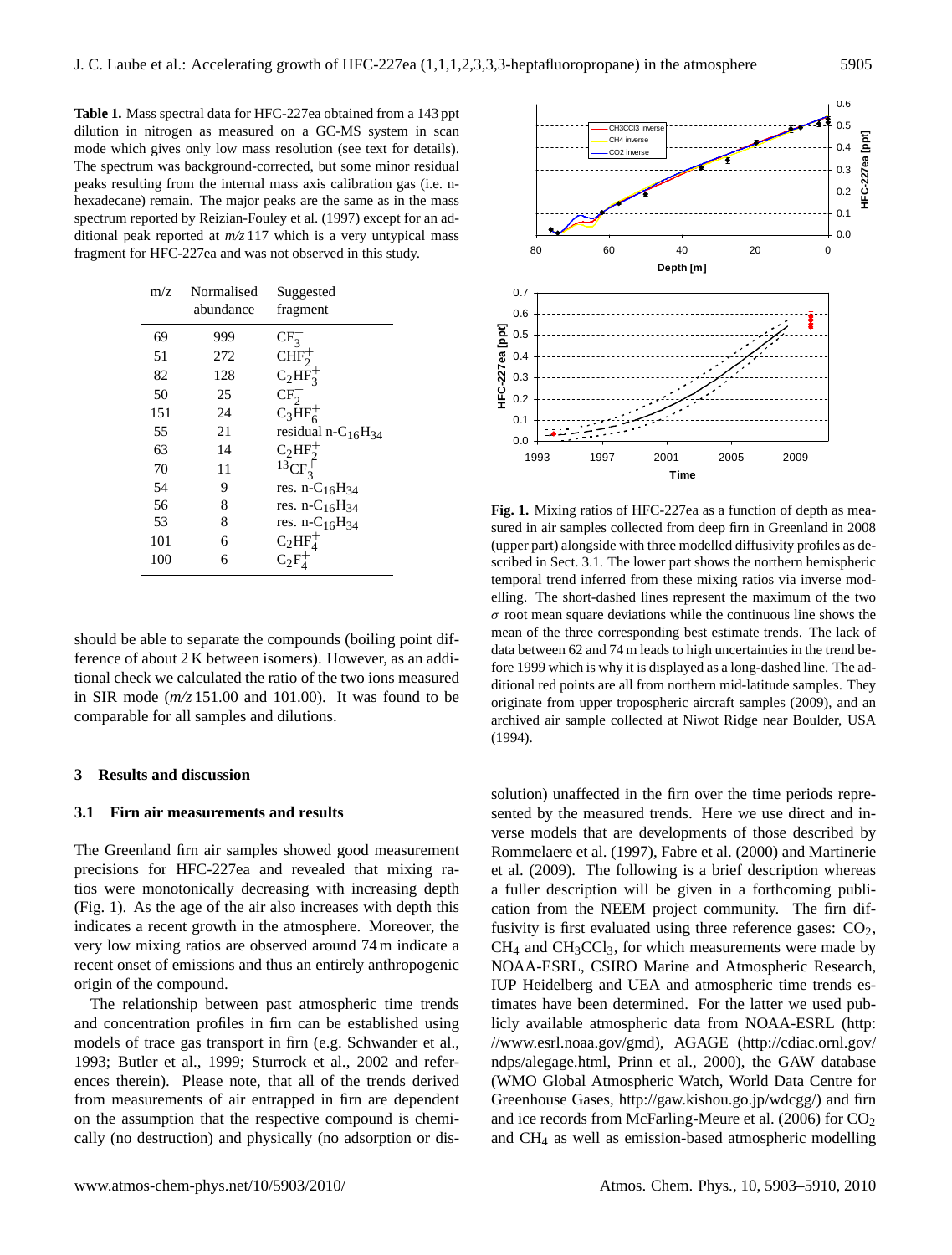(Martinerie et al., 2009) for  $CH<sub>3</sub>CCl<sub>3</sub>$ . For HFC-227ea we further needed to know its diffusion coefficient in air. We used the Chen and Othmer (1962) calculation to derive an estimate for this, not the more commonly used method of Fuller et al. (1966), due to the reportedly greater robustness of the former (Massman, 1998). For HFC-227ea a diffusion coefficient relative to that of  $CO<sub>2</sub>$  of 0.465 was obtained. A very similar ratio of 0.471 was calculated using the Fuller et al. (1966) parameterisation.

Both a Monte-Carlo approach (Bräunlich et al., 2001) and a linear inverse approach (Rommelaere et al., 1997) were used to infer the atmospheric time trend for the HFC-227ea mixing ratios. Consistent results (within the respective model uncertainties) were obtained with the two methods. The time trend obtained with the inverse model (Rommelaere et al., 1997) is shown in Fig. 1 alongside with the actual measurements as a function of depth. It is most likely, that the emissions started in the early 1990s or late 1980s. Please note, that below 0.1 ppt the scenario essentially relies on the last two data points. The data gap in this region of the firn creates high uncertainties and does not allow further constraints on the emission start date or the trend prior to 1999. However, good agreement of the early trend (1993/1994) was observed with a northern hemispheric air sample (Colorado mountains, USA) remotely collected in 1994 (see Fig. 1) although this sample can not be directly compared with the firn air data (different locations). The more recent part of the scenario is better constrained and shows a sustained growth of HFC-227ea since 1999 until mid 2008. The average growth rate accelerated continuously from 0.029 ppt yr<sup>-1</sup> in 2000 to 0.053 ppt yr<sup>-1</sup> in 2005 and 0.056 ppt yr<sup>-1</sup> in 2007. The firm air itself was collected in July 2008, therefore an averaged growth rate cannot be provided for 2008, but mixing ratios continued to increase. Please also note that these growth rates represent only best estimates and contain considerable uncertainties within the envelopes shown in Fig. 1. Additional data from samples collected on board aircraft flying in the Northern Hemispheric upper troposphere in late 2009 clearly indicate a further growth since during this period (see Fig. 1).

#### **3.2 Emission estimates**

We derived the emissions required to produce the temporal trend in the atmospheric concentrations inferred from the firn air data using a 2-D atmospheric chemistry-transport model. The model contains 24 equal area latitudinal bands and 12 vertical levels, each of 2 km. Thus the latitude band applicable to the NEEM firn site is the most northerly (66.4◦–  $90.0°$ ) and since the altitude of the site is about 2.5 km, the concentrations for the second level (2–4 km) were used. The emissions were assigned predominantly to the northern midlatitudes with only 2% released in the Southern Hemisphere (distribution as in EDGAR, 2009). Using CFC-11, CFC-12 and  $CH<sub>3</sub>CCl<sub>3</sub>$  Reeves et al. (2005) showed that the model's



**Fig. 2.** Emission estimates as derived from trends of HFC-227ea in firn air in comparison with those reported by the EDGAR emission database (EDGAR, 2009). The primary sink for HFC-227ea is reaction with the OH radical in the troposphere. Therefore error bars were calculated as the root of mean of the squares of the summed uncertainty in the OH concentration and in the respective reaction rate coefficient as well as firn air related uncertainties (corresponding to the minimum and maximum scenarios in Fig. 1).

transport scheme (Hough, 1989) typically reproduces the observed concentrations in the Arctic to within 10%, when constrained to observed southern hemispheric concentrations.

The major known atmospheric sink of HFC-227ea is the reaction with the OH radical (Zellner et al., 1994). The model's OH field was adjusted to give a partial lifetime for CH<sub>3</sub>CCl<sub>3</sub>, with respect to reaction with OH ( $\tau$ <sub>OH</sub>), in agreement with Clerbaux and Cunnold (2007) (6.1 years) when using a reaction rate coefficient of  $(1.2 \times 10^{-12})$  $\exp[-1440/T]$  cm<sup>3</sup> molecule<sup>-1</sup> s<sup>-1</sup> (Atkinson et al., 2008). The model then gives a value of 46.5 years for  $\tau_{OH}$  for HFC-227ea when using a reaction rate coefficient of  $(5.3 \times 10^{-13})$  $\exp[-1770/T]$  cm<sup>3</sup> molecule<sup>-1</sup> s<sup>-1</sup> (Atkinson et al., 2008). The diffusive transport out of the top of the model is then adjusted to account for stratospheric loss equivalent to a partial lifetime ( $\tau_{strat}$ ) of 450 years which is within the range calculated in Sect. 3.3. Overall the model gives a total lifetime of 42.1 years for HFC-227ea. This is higher than the 34.2 years reported in Clerbaux and Cunnold (2007) but the difference is mostly due to recent changes in the reaction rate of HFC-227ea with OH as reported in Atkinson et al. (2008).

Using the model the temporal trend in the global emissions was adjusted to match the trend of HFC-227ea from the firn model (Fig. 2). This has been done for the best, maximum and minimum mixing ratios derived from the firn air. The error bars shown in Fig. 2 are the root mean squares of the uncertainties from these minimum and maximum scenarios plus uncertainties in the OH loss of +59% and −40%. The latter were derived from an uncertainty of 14% in the OH concentrations (Prinn et al, 2001) and an uncertainty range of −37% to +57% in the reaction rate coefficient at 298 K (Atkinson et al., 2008). Given the relatively long lifetime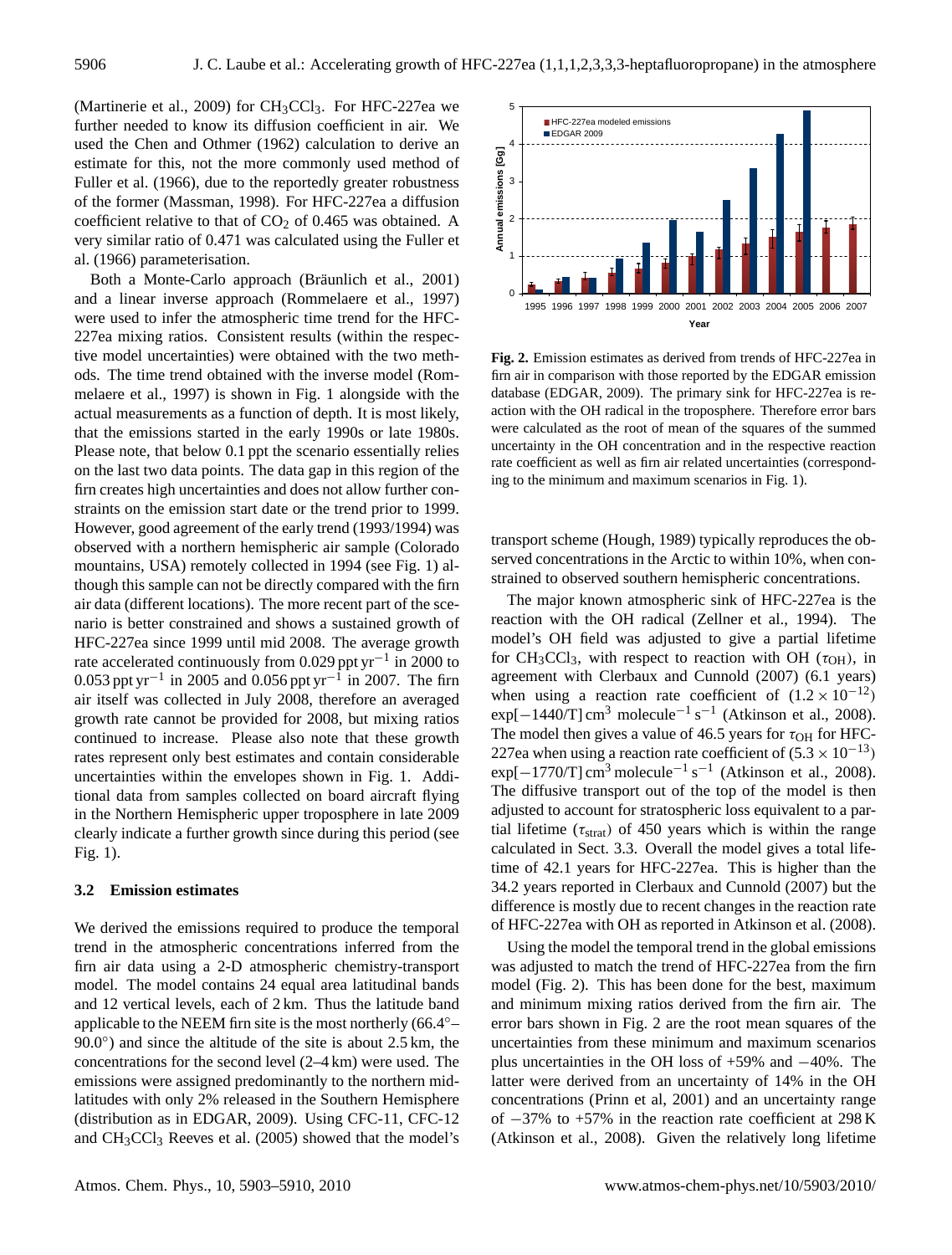

**Fig. 3.** Upper tropospheric mixing ratios of HFC-227ea as a function of latitude in air samples collected on board a Lufthansa aircraft during two flights from Frankfurt (Main), Germany (FFM) to Cape Town, South Africa (CT) and back. Two samples were collected at potential vorticity values indicating air from the tropopause region, but due to the long stratospheric lifetime of HFC-227ea this has little influence on the correlation.

of HFC-227ea compared to the period of rapidly increasing emissions, the uncertainty in this loss rate has a negligible impact on the derived emissions.

Also shown in Fig. 2 are the emissions from "bottom-up" estimates based on industrial production and use (EDGAR, 2009). The annual estimates for the years 1999 to 2001 from EDGAR are around twice those derived from the firn data and the respective discrepancy increases with time from 2001 on reaching a factor of 3.0 in 2005. The firn and emission model uncertainties as well as the above mentioned uncertainties connected to OH cannot bridge this gap. We suspect that the discrepancy is likely to be caused by an overestimation of the bottom-up emissions. However, the currently available data are of insufficient temporal and spatial coverage to verify this suspicion.

#### **3.3 Upper tropospheric data and stratospheric lifetime**

Mixing ratios from upper tropospheric air samples collected in October 2009 (CARIBIC) are given in Fig. 3. The transect from 48◦ N (Frankfurt) to 30◦ S (Cape Town) was nearly true north-south (between 6 and 19◦ E) and reveals a compact linear trend of HFC-227ea with latitude. This systematic behaviour with little scatter indicates that the observed air masses had not been in contact with sources recently and were representative for the upper troposphere at the given time and location. Backward trajectories (publicly available at [http://www.knmi.nl/samenw/campaign](http://www.knmi.nl/samenw/campaign_support/CARIBIC) support/ [CARIBIC\)](http://www.knmi.nl/samenw/campaign_support/CARIBIC) indicate that, with the exception of the ITCZ region, air masses had been predominantly advected over the Atlantic Ocean from the west. The observed north-south gradient implies that the source regions are in the Northern Hemisphere. To maintain such a gradient also implies that



**Fig. 4.** Stratospheric correlation of HFC-227ea (black) and CFC-11 (green) with CFC-12 as derived from measurements on air samples collected on board the Geophysica high altitude aircraft in high and mid-latitudes (HL and ML). The red points belong to four samples collected with a balloon-borne whole-air sampler in the tropical upper troposphere and stratosphere (only CFC-12 vs. HFC-227ea displayed). The  $1\sigma$  measurement uncertainties are less than the size of the symbols in all cases.

HFC-227ea mixing ratios were still increasing in 2009. Assuming, that the observed mixing ratios are representative of the global upper troposphere, we calculate that the interhemispheric ratio (NH/SH) must be at least 1.1.

The stratospheric data are shown in Fig. 4 as a function of the concomitant  $CF_2Cl_2$  (CFC-12) mixing ratios. Long-lived organic compounds are known to form such compact correlations in this atmospheric region (Plumb and Ko, 1992). As an example the correlation of CFC-12 with CFCl<sub>3</sub> (CFC-11) is also displayed in Fig. 4. The slope of these correlations at the tropopause can be used to calculate a stratospheric lifetime (Volk et al., 1997). However, vertical stratospheric transport times are very slow (on the order of years). Thus, a correction must be made to account for the change in the entry mixing ratios over time. Here we use a method based on the mean age of air (i.e. the mean stratospheric transit time of a given air parcel) as derived from mixing ratios of  $SF<sub>6</sub>$  and its global tropospheric trends from NOAA-ESRL which were obtained from <http://www.esrl.noaa.gov/gmd/> (updated from Geller et al., 1997). Please refer to Engel et al. (2002) for further details on the mean age calculation. As global tropospheric trends are only available until early 2009 yet, we complemented it via an extension to the values observed at the tropopause in late 2009. Subsequently the above determined tropospheric trend of HFC-227ea was shifted by 6 months to account for transport into the tropics and then propagated into the stratosphere assuming no chemical degradation en route. The difference between this and the actual measured mixing ratios in the stratosphere is the inorganic fraction released at a given altitude. This inorganic fraction relative to the amount that initially entered the stratosphere is then the Fractional Release Factor (FRF). Thus, FRFs represent the detrended relative inorganic fraction released from a given long-lived compound at a given location and time in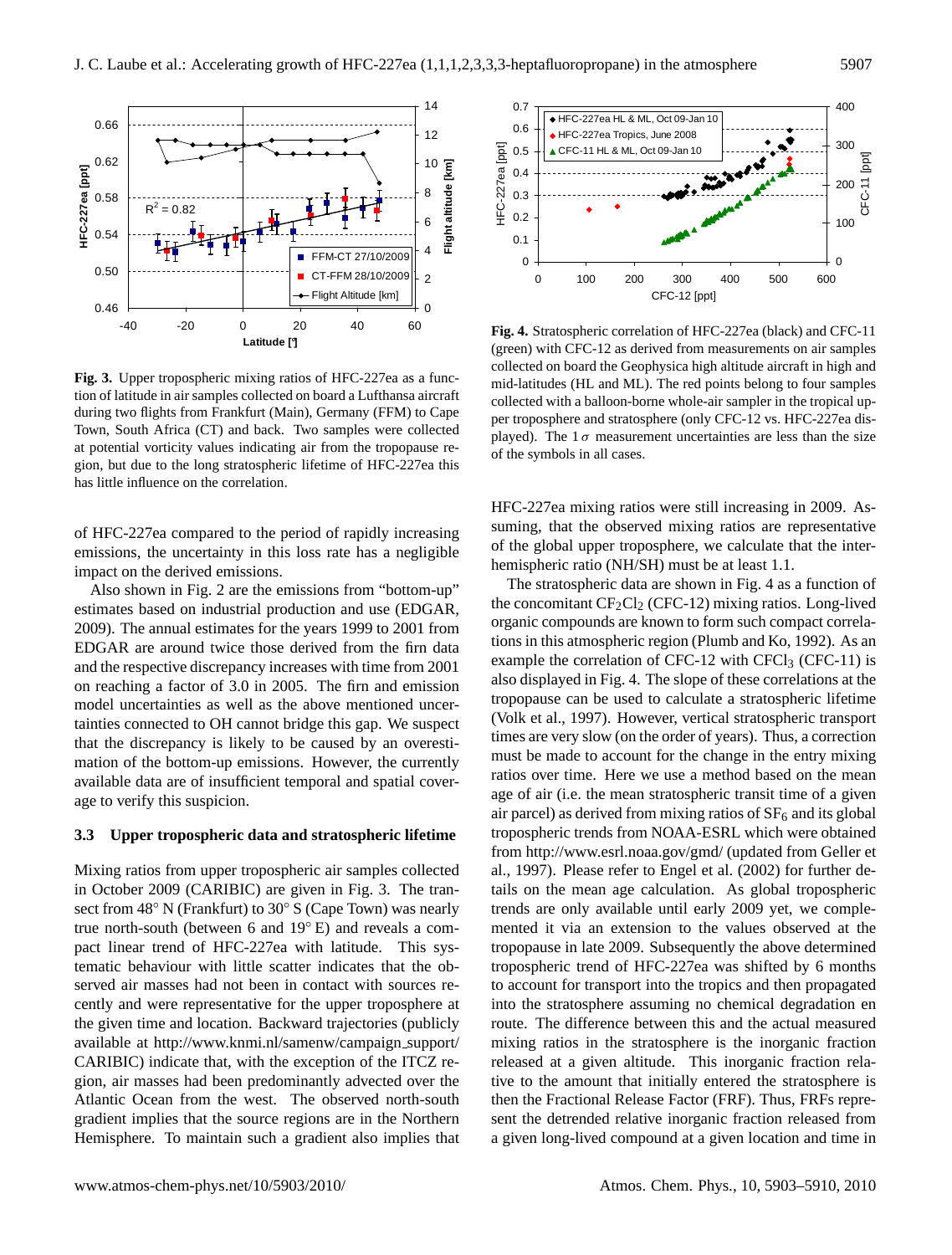the stratosphere. The exact method for their calculation is described in Laube et al. (2010). If such a set of FRFs for two compounds are multiplied by their globally representative mixing ratios it yields their detrended correlation for a given date. After this correction it is possible to calculate the stratospheric lifetime  $\tau_{strat}$  via the known lifetime of a reference compound  $\tau_{ref}$  using Eq. (1) (adapted from Volk et al., 1997).

$$
\tau_{\text{strat}} = \tau_{\text{strat,ref}} \frac{\bar{\sigma}}{\bar{\sigma}_{\text{ref}}} / \left[ \frac{d\chi}{d\chi_{\text{ref}}} \middle| \chi_{\text{ref}}^{\text{trop}} \right] \tag{1}
$$

The reference compounds used here were CFC-11 and CFC-12 and their global average atmospheric mixing ratios  $\bar{\sigma}$  (which take into account the loss in the stratosphere) were inferred by adjusting the values derived by Volk et al. (1997) to the mixing ratios observed at the tropopause in late 2009 (using monthly averaged NOAA-ESRL global tropospheric trends from Montzka et al., 1999 for detrending, as updated and publicly available from [http://www.esrl.noaa.gov/](http://www.esrl.noaa.gov/gmd/) [gmd/\)](http://www.esrl.noaa.gov/gmd/).The slope of the detrended correlation already indicates that HFC-227ea is significantly longer-lived than CFC-12. Therefore we performed calculations with values of  $\bar{\sigma}$ between 95 and 100% of the mixing ratio observed at the tropopause (95% is the value for CFC-12). The final unknown quantity  $\left(\frac{d\chi}{dx_{\text{ref}}}\right)_{\text{Xref}}$  ( $\chi_{\text{ref}}$ ) is the slope of the mixing ratio correlation at the tropopause. This was calculated from a least-square quadratic polynomial fit through the data.

Assuming a stratospheric lifetime of 45 years for CFC-11 (taken from Clerbaux and Cunnold, 2007) results in a stratospheric lifetime of 380 years for HFC-227ea for  $\bar{\sigma} = 100\%$ (negligible stratospheric loss) and 360 years for  $\bar{\sigma} = 95\%$ (same loss as CFC-12). As the exact value is likely to be between these values we infer 370 years as the best estimate. Calculations using the correlation with CFC-12 (100 year lifetime), different lifetimes of the CFCs (41 and 79 years, from Volk et al., 1997) as well as the above stated different values for  $\bar{\sigma}$  give a range of 330 to 490 years. To assess the uncertainties of the correlation slope we performed similar calculations after subtraction and addition of the  $1\sigma$  measurement uncertainty from the ten data points next to the tropopause. This test revealed the limitations of this method for very long-lived compounds with correlation slopes close to zero. The corresponding lifetime range was 270 to 840 years. Due to the rather long tropospheric lifetime of HFC-227ea (37.8 years, Naik et al., 2000) uncertainties related to its tropospheric decomposition should have only a minor impact on this range. Thus, our experimentally derived stratospheric lifetime (best estimate of 370 years) agrees with the model-derived 633 years of Naik et al. (2000) within the respective uncertainties. However, it should be noted, that there are further uncertainties related to the approximated global tropospheric trend which can not be accounted for so far.

## **4 Conclusions**

We report the first observations of HFC-227ea, a replacement for ozone depleting CFCs and halons, in remote regions of the atmosphere (i.e. in firn air and high-altitude samples). A dilution system has been built and evaluated for quantification of this and other compounds. A mass spectrum has been obtained and all high abundant ions of a spectrum reported in the literature were found to be present except one. A reconstruction of the atmospheric history of HFC-227ea from firn air reveals that emissions were very low in the early 1990s. In combination with further measurements in the upper troposphere we find strong evidence for its growth until the end of our available observations in 2009. Emission estimates inferred from this trend do not agree with estimates from the EDGAR database (EDGAR, 2009) and even show a discrepancy that is increasing with time. We can not resolve these disagreements with the observations and the related uncertainties presented here. Further studies, which should include observations from global ground-based networks, are needed to improve the understanding of the emission processes and patterns and the global distribution of HFC-227ea. Finally, compact correlations with other long-lived gases in the stratosphere have been used to derive a stratospheric lifetime of 370 years (range: 270 to 840 years) which agrees with the 633 years reported by Naik et al. (2000) within the uncertainties. It is the first time that this measurement-based approach has been used to evaluate a modelled stratospheric HFC lifetime.

*Acknowledgements.* We would like to thank the UK Natural Environment Research Council (Research Fellowship NE/F015585/1 & Research Award NE/F021194/1), the European Union (SCOUT-O3 project GOCE-CT-2003-505390), the European Space Agency and CNRS-INSIS (PEPS-automatique project MODELINEVE) for funding. NEEM is directed and organized by the Center of Ice and Climate at the Niels Bohr Institute and US NSF, Office of Polar Programs. It is supported by funding agencies and institutions in Belgium (FNRS-CFB and FWO), Canada (GSC), China (CAS), Denmark (FIST), France (IPEV, CNRS/INSU, CEA and ANR), Germany (AWI), Iceland (RannIs), Japan (NIPR), Korea (KOPRI), The Netherlands (NWO/ALW), Sweden (VR), Switzerland (SNF), UK (NERC) and the USA (US NSF, Office of Polar Programs). The Geophysica flights from Oberpfaffenhofen were funded by ESA under the PremieEx project and by Forschungszentrum Jülich. The Geophysica flights from Kiruna were funded by the EC as part of the FP7 project RECONCILE (Grant number: RECONCILE-226365-FP7-ENV-2008-1). In addition we are grateful for contributions from Thijs F. Duindam, all CARIBIC partners, the Geophysica team and the CNES balloon team (sample collection and campaign organisation) as well as from the NOAA-ESRL GMD, AGAGE and WMO GAW teams and from CSIRO Marine and Atmospheric Research, Australia, the Institute of Arctic and Alpine Research (INSTAAR) at the University of Colorado at Boulder, USA and the IUP Heidelberg, Germany (provision of publicly available and also unpublished data).

Edited by: R. MacKenzie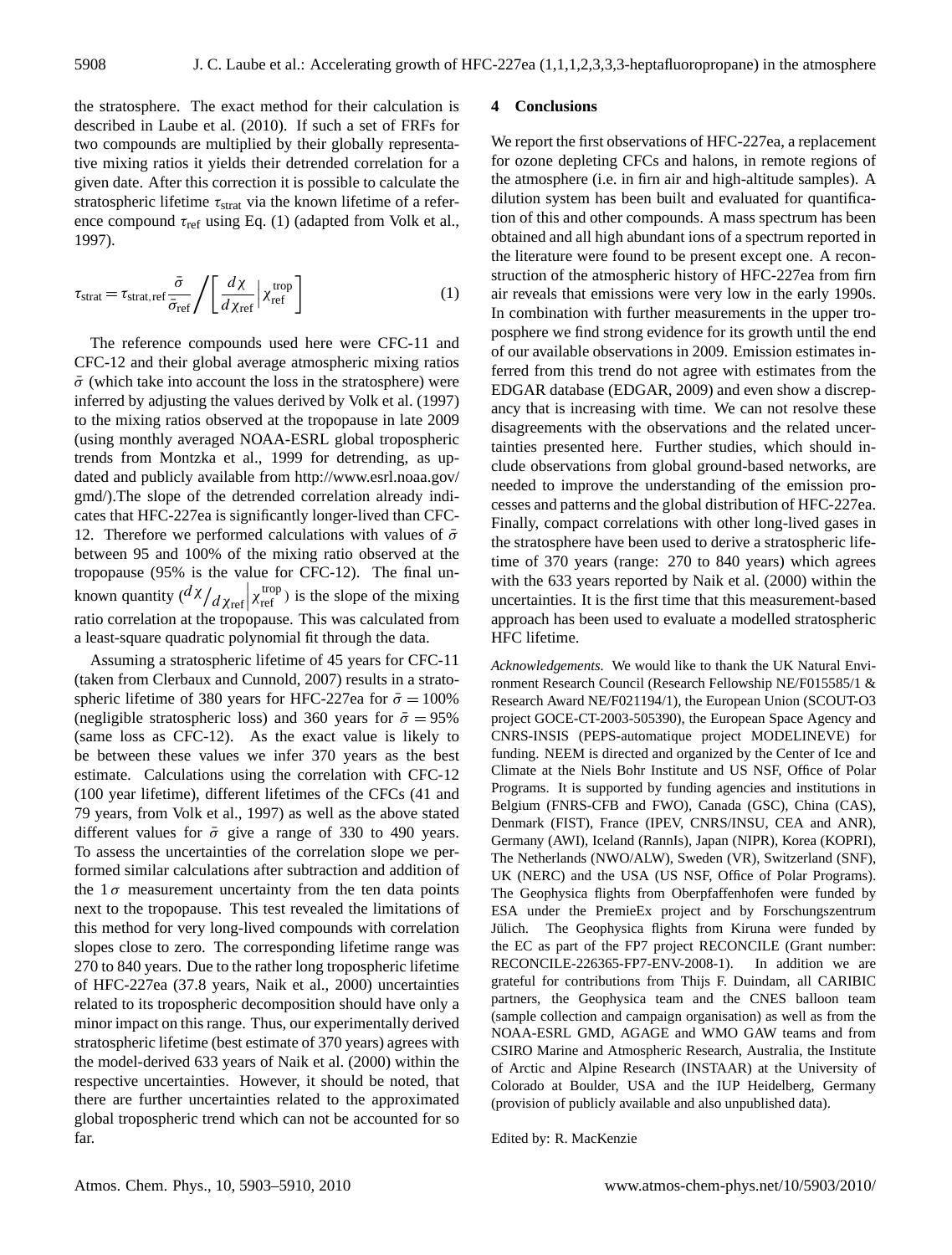**Supplementary material related to this article is available online at: [http://www.atmos-chem-phys.net/10/5903/2010/](http://www.atmos-chem-phys.net/10/5903/2010/acp-10-5903-2010-supplement.pdf) [acp-10-5903-2010-supplement.pdf](http://www.atmos-chem-phys.net/10/5903/2010/acp-10-5903-2010-supplement.pdf)**.

## **References**

- Atkinson, R., Baulch, D. L., Cox, R. A., Crowley, J. N., Hampson, R. F., Hynes, R. G., Jenkin, M. E., Rossi, M. J., Troe, J., and Wallington, T. J.: Evaluated kinetic and photochemical data for atmospheric chemistry: Volume IV – gas phase reactions of organic halogen species, Atmos. Chem. Phys., 8, 4141–4496, doi:10.5194/acp-8-4141-2008, 2008.
- Bräunlich, M., Aballain, O., Marik, T., Jöckel, P., Brenninkmeijer, C. A. M., Chappellaz, J., Barnola, J.-M., Mulvaney, R., and Sturges, W. T.: Changes in the global atmospheric methane budget over the last decades inferred from  ${}^{13}$ C and D isotopic analysis of Antarctic firn air, J. Geophys. Res., 106(D17), 20465– 20481, 2001.
- Brenninkmeijer, C. A. M., Crutzen, P., Boumard, F., Dauer, T., Dix, B., Ebinghaus, R., Filippi, D., Fischer, H., Franke, H., Frieß, U., Heintzenberg, J., Helleis, F., Hermann, M., Kock, H. H., Koeppel, C., Lelieveld, J., Leuenberger, M., Martinsson, B. G., Miemczyk, S., Moret, H. P., Nguyen, H. N., Nyfeler, P., Oram, D., O'Sullivan, D., Penkett, S., Platt, U., Pupek, M., Ramonet, M., Randa, B., Reichelt, M., Rhee, T. S., Rohwer, J., Rosenfeld, K., Scharffe, D., Schlager, H., Schumann, U., Slemr, F., Sprung, D., Stock, P., Thaler, R., Valentino, F., van Velthoven, P., Waibel, A., Wandel, A., Waschitschek, K., Wiedensohler, A., Xueref-Remy, I., Zahn, A., Zech, U., and Ziereis, H.: Civil Aircraft for the regular investigation of the atmosphere based on an instrumented container: The new CARIBIC system, Atmos. Chem. Phys., 7, 4953–4976, doi:10.5194/acp-7-4953-2007, 2007.
- Butler, J. H., Battle, M., Bender, M. L., Montzka, S. A., Clarke, A. D., Saltzman, E. S., Sucher, C. M., Severinghaus, J. P., and Elkins, J. W.: A record of atmospheric halocarbons during the twentieth century from polar firn air, Nature, 399, 749–755, 1999.
- Chen, N. H. and Othmer, D. F.: New generalized equation for gas diffusion coefficient, J. Chem. Engin. Data, 7, 37–41, 1962.
- Clerbaux, C. and Cunnold, D. M., Anderson, J., et al.: Halogenated Long-lived Compounds, Scientific assessment of ozone depletion: 2006, Global Ozone Research and Monitoring Project – Report No. 50, Chapter 1, World Meteorological Organization, Geneva, 2007.
- Deger, H.: FCKW: Anwendungen, Probleme und Wege zu deren Lösung, Nachr. Chem. Tech. Lab., 40, 1124–1132, 1992.
- EDGAR, 2009: European Commission, Joint Research Centre (JRC)/Netherlands Environmental Assessment Agency (PBL). Emission Database for Global Atmospheric Research (EDGAR), release version 4.0. [http://edgar.jrc.ec.europa.eu,](http://edgar.jrc.ec.europa.eu) 2009.
- Emmen, H. H., Hoogendijk, E. M., Klopping-Ketelaars, W. A., et al.: Human safety and pharmacokinetics of the CFC alternative propellants HFC 134a (1,1,1,2-tetrafluoroethane) and HFC 227 (1,1,1,2,3,3,3-heptafluoropropane) following whole-body exposure. Regul Toxicol. Pharmacol., 32, 22–35, 2000.
- Engel A., Strunk, M., Müller, M., Haase, H.-P., Poss, C., Levin, I., and Schmidt, U.: Temporal development of total chlorine in

the high-latitude stratosphere based on reference distributions of mean age derived from  $CO<sub>2</sub>$  and  $SF<sub>6</sub>$ , J. Geophys. Res., 107(D12), 4136, doi:10.1029/2001JD000584, 2002.

- Fabre, A., Barnola, J.-M., Arnaud, L., and Chappellaz, J.: Determination of gas diffusivity in polar firn: comparison between experimental measurements and inverse modeling, Geophys. Res. Lett., 27, 557–560, 2000.
- Forster, P., Ramaswamy, V., Artaxo, P., et al.: Changes in Atmospheric Constituents and in Radiative Forcing. In: Climate Change 2007: The Physical Science Basis. Contribution of Working Group I to the Fourth Assessment Report of the Intergovernmental Panel on Climate Change, Cambridge University Press, Cambridge, UK and New York, NY, USA, 2007.
- Fraser, P. J., Oram, D. E., Reeves, C. E., Penkett, S. A., and Mc-Culloch, A.: Southern Hemispheric halon trends (1978–1998) and global halon emissions, J. Geophys. Res., 104(D13), 15985– 15999, 1999.
- Fuller, E. N., Schettler, P. D., and Giddings, J. C.: A new method for prediction of binary gas-phase diffusion coefficients, Ind. Eng. Chem., 58, 19–27, doi:10.1021//ie50677a007, 1966.
- Geller, L. S., Elkins, J. W., Lobert, J. M., Clarke, A. D., Hurst, D. F. Butler, J. H., and Myers, R. C.: Tropospheric  $SF<sub>6</sub>$ : Observed latitudinal distribution and trends, derived emissions and interhemispheric exchange time, Geophys. Res. Lett., 24, 675–678, 1997.
- Greally, B. R., Manning, A. J., Reimann, S., et al.: Observations of 1,1-difluoroethane (HFC-152a) at AGAGE and SOGE monitoring stations in 1994–2004 and derived global and regional emission estimates, J. Geophys. Res., 112, D06308, doi:10.1029/2006JD007527, 2007.
- Hough, A. M.: The development of a two-dimensional global tropospheric model, 1, The model transport, Atmos. Environ., 23, 1235–1261, 1989.
- Hynes, R. G., Mackie J. C., and Masri. A. R.: Inhibition of Premixed Hydrogen-Air Flames by 2-H Heptafluoropropane, Combust. Flame, 113, 554–565, 1998.
- Jager, D. de, Manning, M., Kuijpers, L., et al.: IPCC/TEAP Special Report on Safeguarding the Ozone Layer and the Global Climate System: Issues related to Hydrofluorocarbons and Perfluorocarbons, Cambridge University Press, Cambridge, 2005.
- Kaiser, J., Engel, A., Borchers, R., and Röckmann, T.: Probing stratospheric transport and chemistry with new balloon and aircraft observations of the meridional and vertical  $N_2O$  isotope distribution, Atmos. Chem. Phys., 6, 3535–3556, doi:10.5194/acp-6-3535-2006, 2006.
- Karecki, S., Pruette, L., Reif, R., Sparks, T., Beu, L., and Vartanian, V.: Use of novel hydrofluorocarbon and iodofluorocarbon chemistries for a high aspect ratio via etch in a high density plasma etch tool, J. Electrochem. Soc., 145 (12), 4305–4312, 1998.
- Laube, J. C., Engel, A., Bönisch, H., Möbius, T., Worton, D. R., Sturges, W. T., Grunow, K., and Schmidt, U.: Contribution of very short-lived organic substances to stratospheric chlorine and bromine in the tropics – a case study, Atmos. Chem. Phys., 8, 7325–7334, doi:10.5194/acp-8-7325-2008, 2008.
- Laube, J. C., Engel, A., Bönisch, H., Möbius, T., Sturges, W. T., Braß, M., and Röckmann, T.: Fractional release factors of long-lived halogenated organic compounds in the tropical stratosphere, Atmos. Chem. Phys., 10, 1093–1103, doi:10.5194/acp-